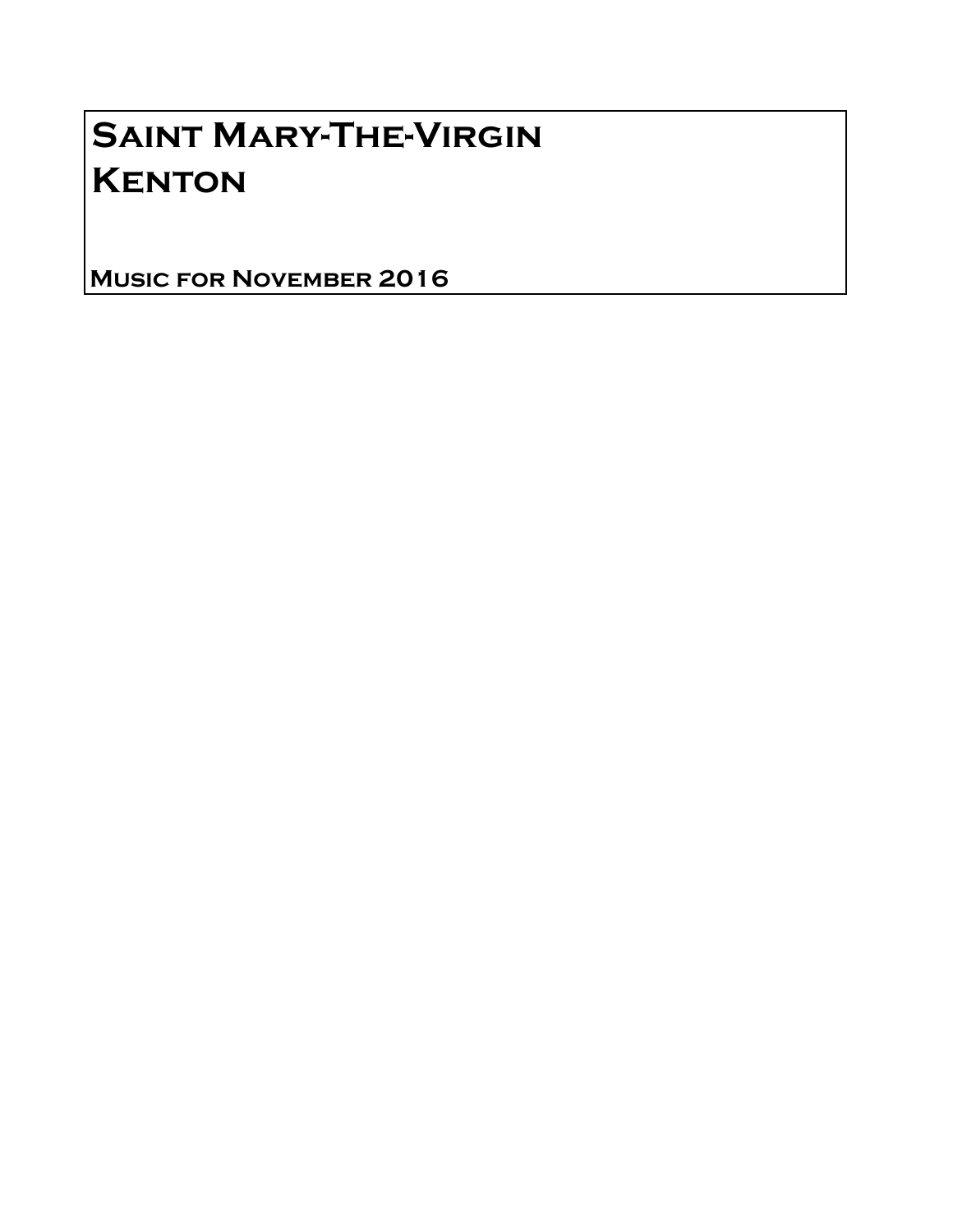## **1st November All Saints' Day**

| Introit<br><b>Responsorial Psalm</b><br>Gradual | 230(i)  | Palms of glory, raiment bright |
|-------------------------------------------------|---------|--------------------------------|
| Offertory<br>Communion                          | 381     | Jerusalem the golden           |
| Recessional                                     | 372     | He who would valiant be        |
|                                                 | Setting | Merbecke                       |

At communion

### **2nd November All Souls' Day**

| Introit                              | 459     | The Lord's my shepherd         |
|--------------------------------------|---------|--------------------------------|
| <b>Responsorial Psalm</b><br>Gradual |         |                                |
| Offertory                            | 408     | Love divine                    |
| Communion                            |         |                                |
| Recessional                          | 376     | I heard the voice of Jesus say |
|                                      | Setting | Merbecke                       |

At communion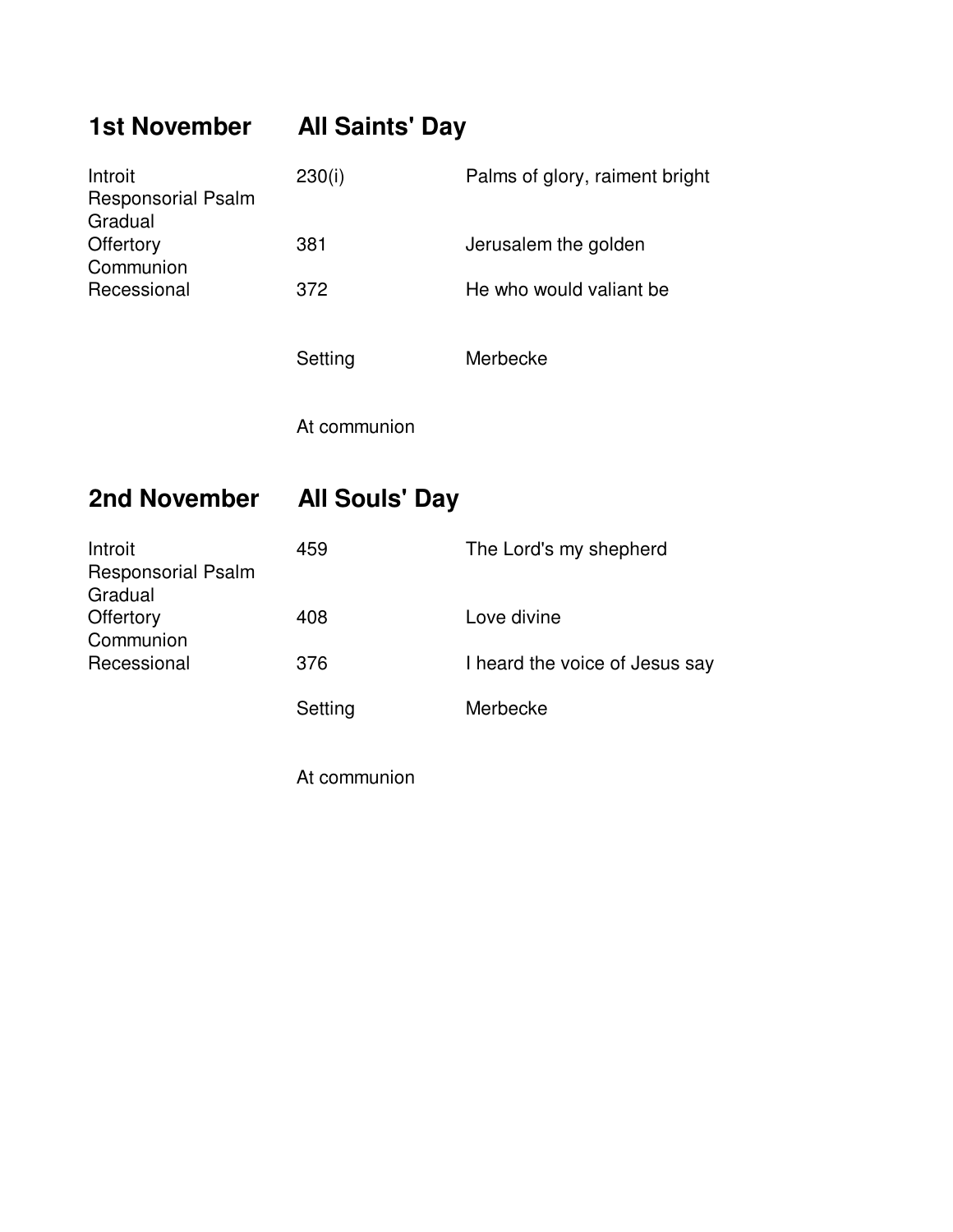### **6th November Ordinary Time XXXII**

| Introit<br><b>Responsorial Psalm</b><br>Gradual | CH <sub>257</sub><br>Page                   | Holy God, we praise thy name<br>Setting 2                                                             |
|-------------------------------------------------|---------------------------------------------|-------------------------------------------------------------------------------------------------------|
| Offertory<br>Communion<br>Recessional           | <b>CH15</b><br><b>CH54</b><br><b>CH488</b>  | All creatures of our God and King<br>As the deer pants for the water<br>Mine eyes have seen the glory |
|                                                 | Setting                                     | <b>Belmont Mass</b>                                                                                   |
|                                                 | At communion                                | An upper room                                                                                         |
| <b>13th November</b>                            | <b>Remembrance Sunday</b>                   |                                                                                                       |
| Introit<br><b>Responsorial Psalm</b><br>Gradual | <b>CH528</b><br><b>SHEET</b>                | O God our help in ages past                                                                           |
| Offertory<br>Communion<br>Recessional           | <b>SHEET</b><br><b>CH72</b><br><b>CH286</b> | Lord, for the years<br>Be still, for the presence of the Lord<br>I vow to thee, my country            |
|                                                 | Setting                                     | Merbecke                                                                                              |
|                                                 | At communion                                | Prayer for peace                                                                                      |